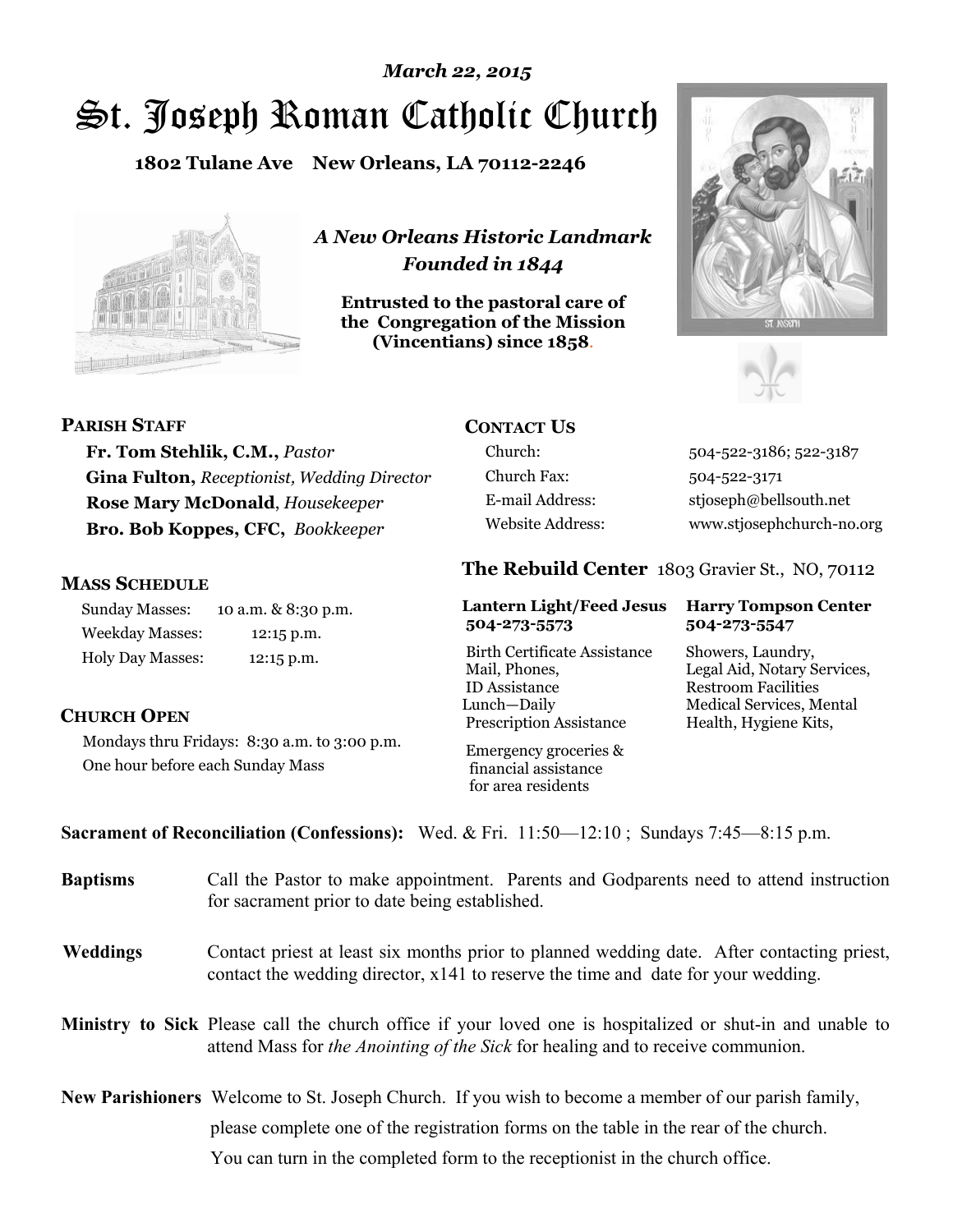# **Fifth Sunday of Lent** March 22, 2015



10:00 am **Borne Boudreaux, Jr. (+); Jeanette Gainey (+); Joseph Schiro (+), Jane Tonglet, Nellie Prudeaux, Pearl Orkus (+), Special Intention** 

8:30 pm **St. Joseph Parishoners and Benefactors**

Monday, March 23, 2015—St. Turibius

12:15 p.m. **Matthew D'Alfonso** 

Tuesday, March 24, 2015—

12:15 p.m. **Joseph Leclerc (+);** 

Wednesday, March 25, 2015—Annunciation of the Lord

12:15 p.m. **Sr. Janet Wolfe (+); Vonie Hance** 

Thursday, March 26, 2015—

12:15 p.m*.* **James Boyer (+)**

Friday, March 27, 2015—

12:15 p.m*.* **Sr. Juanita, DC** 

#### **READINGS FOR THE WEEK**

Mon: Dn 13:1-30, 33-62; Ps 23:1-6; Jn 8:1-11

Tuesday: Nm 21:4-9; Ps 102; Jn 8:21-30

Wednesday. Is 7:10-14; 8:10; Ps 40; Heb 10:4-10; Lk 1:26-38

Thursday Gn 17:3-9; Ps 105: Jn 8:51-59

Friday Jer 20:10-13; Ps 18:2-7; Jn 10:31-42

Sat:. Ez 37:21-28; Jer 31:10-13; Jn 11:45-56

Sunday Is 50:4-7; Ps 22:8-9, 17-20, 23-24; Phil 2:6-11; Mk 14:1 - 15:47

#### **YOUR PRAYERS ARE ASKED FOR THE FOLLOWING PARISHIONERS AND THEIR FAMILY MEMBERS, WHO ARE IN NEED OF HEALING:**

- 
- 
- 
- Bob Smothers Selena Batiste Landy Lanza Charlie & Joanne Slocum Sara Marino Marshall Vaughn Juanita Ware Heather Faircloth Jody Nicely Baby Jarius James Marion Vaughn Shelia Jones Lawrence Brown Mike Mullen Clarke Bordelon Mary Willis Alyce Smothers Mamie Brown LaDonna Finch Connel Batiste Frances Fiegler Linda Elwood Pat Reese Mel & Gaspar Schiro Jane Tonglet Tina Roderfeld Allen Maldonado George Wells Jim & Virginia Stehlik Trinity Tripkovich
	-

#### **SANCTUARY CANDLE AND MASS INTENTIONS**

The Sanctuary Candle is burning this week to pray for the eternal rest of **Christina McNulty.** If you would like to reserve a date to burn the Candle in memory of someone or for a special intention, please call the church office (522-3141, x141). The Sanctuary Candle offering is \$15 for 14 days. The offering for Mass intentions is \$5.00 per Mass.

#### **IMPORTANT MESSAGE FROM THE ARCHDIOCESE OF NEW ORLEANS**

"In continuing our commitment of support and healing, we invite and encourage people who have been sexually abused recently or in the past by clergy, religious or other employees or volunteers of the Archdiocese of New Orleans to call the Victims' Assistance Coordinator: Sr. Carmelita Centanni, MSC, Ph.D, (504) 861-6253."

**Pope Francis** *Homily from Sta. Marta* **,** Mar. 10, 2015

The Lord speaks to people who "have lost their faithfulness: "Those who aren't with me are against me". One could ask: "Isn't there a way to compromise, a little here and a little there?". No, Pope Francis said. "Either you are on the path of love, or you're on the path of hypocrisy. Either you let yourself be loved by the mercy of God, or you do what you want, according to your heart which grows harder, each time, on this path". There is no "third path of compromise: either you walk with the Lord or you take the other path". Whoever "doesn't gather" with the Lord, not only "abandons things" but "worse: scatters, destroys

**Please pray for the "Elect" (chosen or called by Christ to full initiation in the Church)** 

**Baptism, Confirmation, Eucharist:** *Kevin Ferguson, Sabian LaGarde, Kyia R. Smith, Ernie Martell*

**Confirmation & Eucharist:** *Drew Bunker, Rachael McWaters, Kimmie Milton, Corliss Truehill, Ann Wallace and Ben Wright*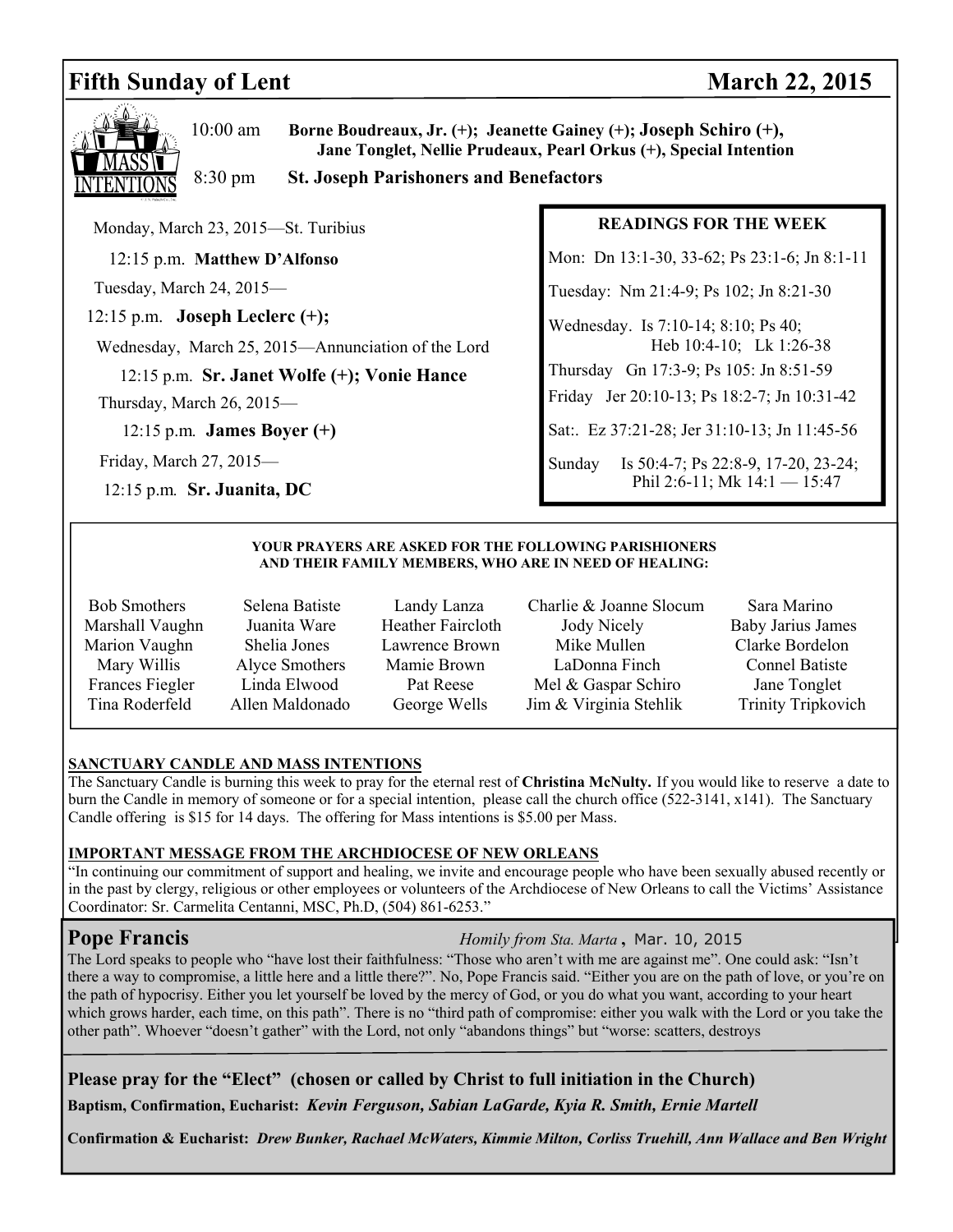*My eyes are always on the Lord, for he rescues me from the snare. Psalm 25:15* 

*PARISH CALENDAR*  27 Mar **Friday** 6:30pm St. Joseph Stations of Cross (Church)

2 Apr **Thursday** 7pm Holy Thursday Mass of Lord's Supper 3 Apr **Friday 3pm** Good Friday The Passion of Our Lord

4 Apr. **Saturday** 8pm Easter Vigil 8pm

5 Apr **Sunday** 10am Easter Sunday The Resurrection of Lord

**TREASURE & STEWARDSHIP**

 **March 8, 2015 \$ 4,103.00 Catholic Relief Services…….1,615.00** 

 *Thank you for your generosity* 

**Stations of the Cross** 6:30pm Come and pray and walk the way of the cross and then join fellow parishioners in a Lenten meal after the Devotion. Please bring a non-meat item to share with othters.

Bishop-elect **Fernand Cheri,** future Auxilary Bishop of New Orleans, will be ordained on March 23, 2015 at St. Louis Cathedral. More information will be made available soon. Let us pray for our new Bishop.



# **POPE FRANCIS' PRAYER INTENTIONS FOR** *March*

*For the World*: That those involved in scientific research may serve the well-being of the whole human person

*Evangelization***:** That the unique contribution of women to the life of the Church may be recognized always.

# **TODAY'S READINGS**

**First Reading** — I will make a new covenant; I will write my law upon their hearts (Jeremiah 31:31-34**)** 

**Psalm** — Create a clean heart in me, O God (Psalm 51).

**Second Reading** — Christ learned obedience and became the source of eternal salvation (Hebrews 5:7-9).

**Gospel** — If a grain of wheat falls to the ground and dies, it produces much fruit (John 12:20-33)

### **THE NEW COVENANT**

When the prophet Jeremiah coined the term "new covenant" he was actually doing something quite radical. For the Jewish people, there was only one covenant, the one made between the Lord God and Israel through Moses at Mount Sinai. For Jeremiah to suggest that God would somehow supersede the covenant with a new one would have sounded audacious to Jewish ears. But in this way he is a predecessor of Jesus who, in the Gospel of John, is continually portrayed as superseding the past, establishing the reign of God in a new way. And in today's Gospel passage, Jesus the "new covenant" speaks the language of his "new commandment" of love when he tells of the dying grain of wheat, and of our own need to die to self in order to be raised with Christ. As Lent ends and we prepare to enter into Holy Week, the dying grain of wheat serves as an excellent symbol of the kind of dying and self‑sacrifice to which disciples are called, a symbol of that new covenant written deep within our hearts.

#### **CHARTER FOR THE PROTECTION OF CHILDREN AND YOUNG PEOPLE**

In response to the Charter for the Protection of Children and Young People from the United States Conference of Catholic Bishops, the Archdiocese of New Orleans continues to make the Hot Line available for anyone who has been hurt or sexually abused by anyone who works for the Church. The Hot Line continues to be available; the number is (504) 522-5019. In continuing our commitment to support and to heal, we invite and encourage individuals who have been hurt or sexually abused recently or in the past by clergy, religious or other employees of the Archdiocese to call our Hot Line. The Hot Line is available 24 hours a day and your message will be received confidentially by a trained mental health professional. In addition, anyone can make a direct call during regular business hours to the Victims' Assistance Coordinator at (504) 861-6253